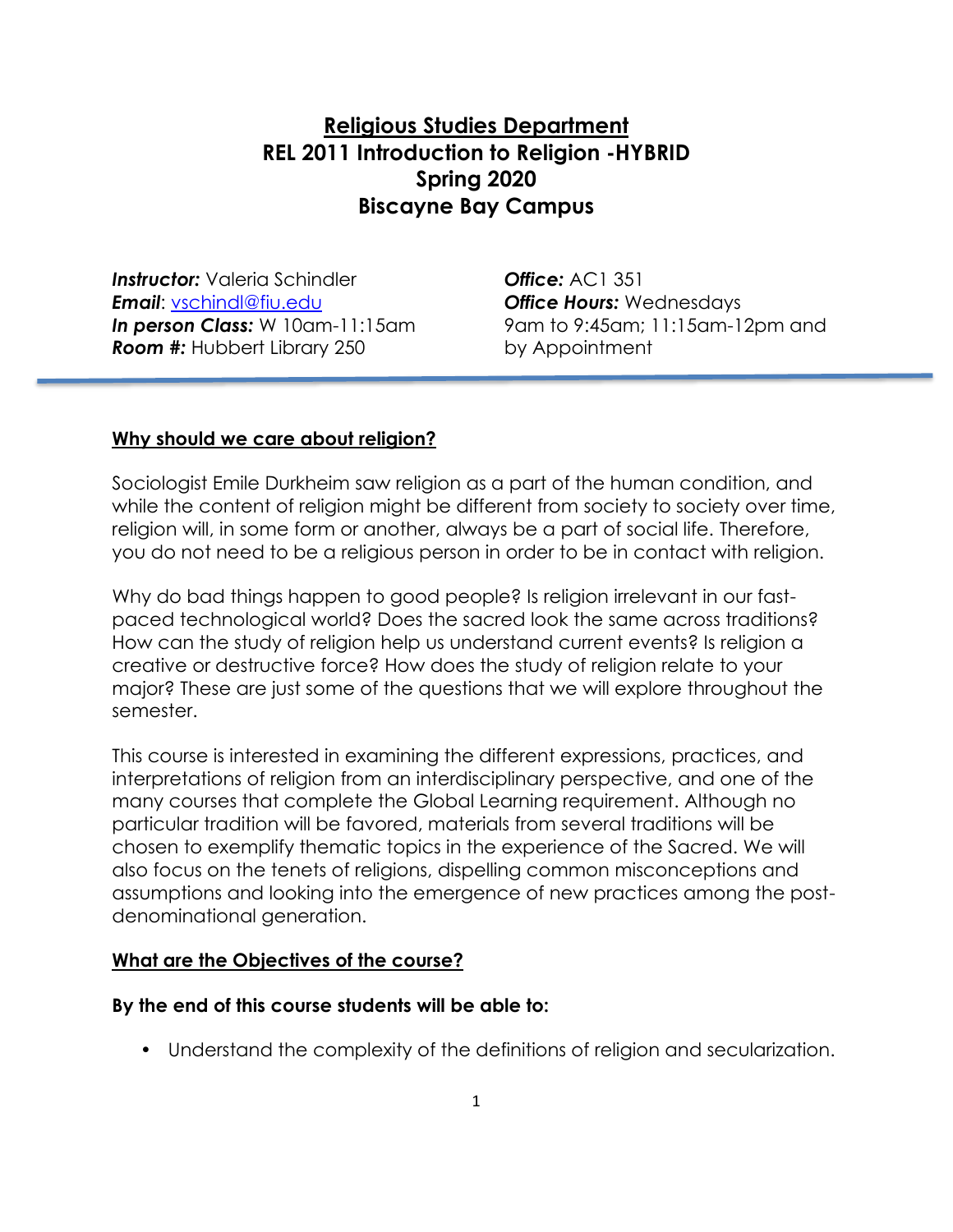- Dissect the universal forms of religious experience and expression such as sacred symbols, rituals, myths, scriptures, ethics, and communities.
- Identify religious themes and patterns that shape our everyday life.
- Recognize the strength of utilizing different approaches, theories, and methodologies to better understand the study of religion.
- Evaluate the interrelationship between the student's own and other's religious views in order to avoid uninformed assumptions.
- Develop college-level academic writing and communication skills.
- Better understand how an individual's identity and outlook are shaped by religious influences.

## **What is important to learn as a global citizen? What about University Requirements for the Global Learning Objectives?**

As a Global Learning course, students will meet the following objectives through text readings, assignments, and class discussions:

1. Students will be able to analyze topics in the field of religious studies from multiple perspectives.

2. Students will be able to assess how global issues and trends are interrelated with the development and practice of religions

3. Students will be able to demonstrate willingness to think creatively about religious issues in the contemporary world.

### **How does a hybrid course work?**

In a hybrid course, 50% of the time dedicated to the course is in person, engaging in learning, clarifying concepts, debating, working in groups, and discussing and developing each of the concepts covered in the course. This course is taught in "reversed classroom" style, in which most of the work in class is done by students, and I will be there to clarify your questions and guide you in your work.

The other 50% of the time takes place outside the class, and it will be your responsibility to acquire all the knowledge required to the activities in class. This includes reading the textbook, writing papers, watching videos, reading articles, providing opinions on different topics, and posting weekly in a discussion board. My responsibility is to provide you with lots of material and activities for you to apply and put into practice the concepts learned in the readings, as well as clarify all the questions that may arise from them. Your responsibility is to read the textbook and complete all assignments in a timely manner. This will enable us using the time in class to actively understand the concepts.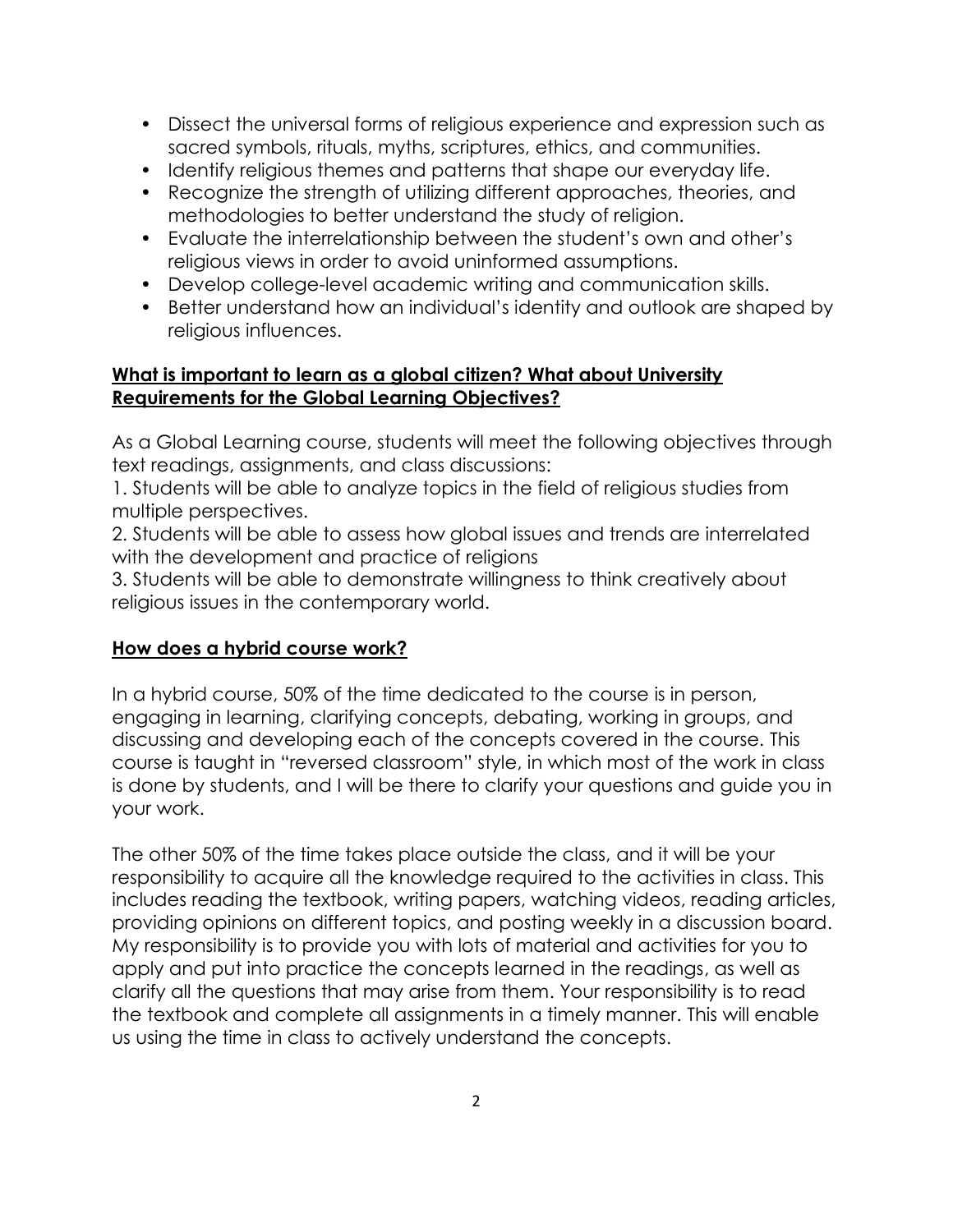### **What will help us answer the questions posed in our course?**



Anatomy of the Sacred: An Introduction to Religion 6th ed., by James C. Livingston [Prentice Hall] ISBN-10: 013600380X

• *Required Text: this is the mandatory book for the class, but feel free to read as many articles related to the class as you want and share them with the rest of the class.*

#### **How will you and I evaluate your progress?**

- *Six 10-questions quizzes –*from which the lowest score will be dropped. The quizzes will be available for 24 hours in Canvas on Thursday (please consult the calendar for dates) and students will have 10 minutes to complete each quiz. You will have the chance to take each quiz twice if you want, and the average score will be kept as your final score.
- *Midterm and Final Exams.*
	- *Midterm:* will cover the first half of the semester and will include 50 multiple choice and true and false questions. Students will have 55 minutes to complete it. The midterm will be available for 24 hours only.
	- *Final:* will cover from second half of the semester and will include multiple choice, and true and false questions. Students will have 55 minutes to complete it. The final will be available for 24 hours only on the determined by the university. You can consult Panthersoft later on in the semester for the date.
- *A 1000-***1500 words opinion paper on globalization and religion.** Is globalization "contaminating" religion? Students will have to read the article on globalization posted in Canvas and use the arguments that appeal them the most to build their opinion on the topic. Detailed information is provided in Canvas. Note that this essay has two parts. 1)An introduction with a clear thesis and the way you are going to prove it will be submitted first for a peer review, with a complete or incomplete grade. Incomplete grades will result in a 10-point deduction from the final essay. 2) Final essay submission. Details and rubric are provided in Canvas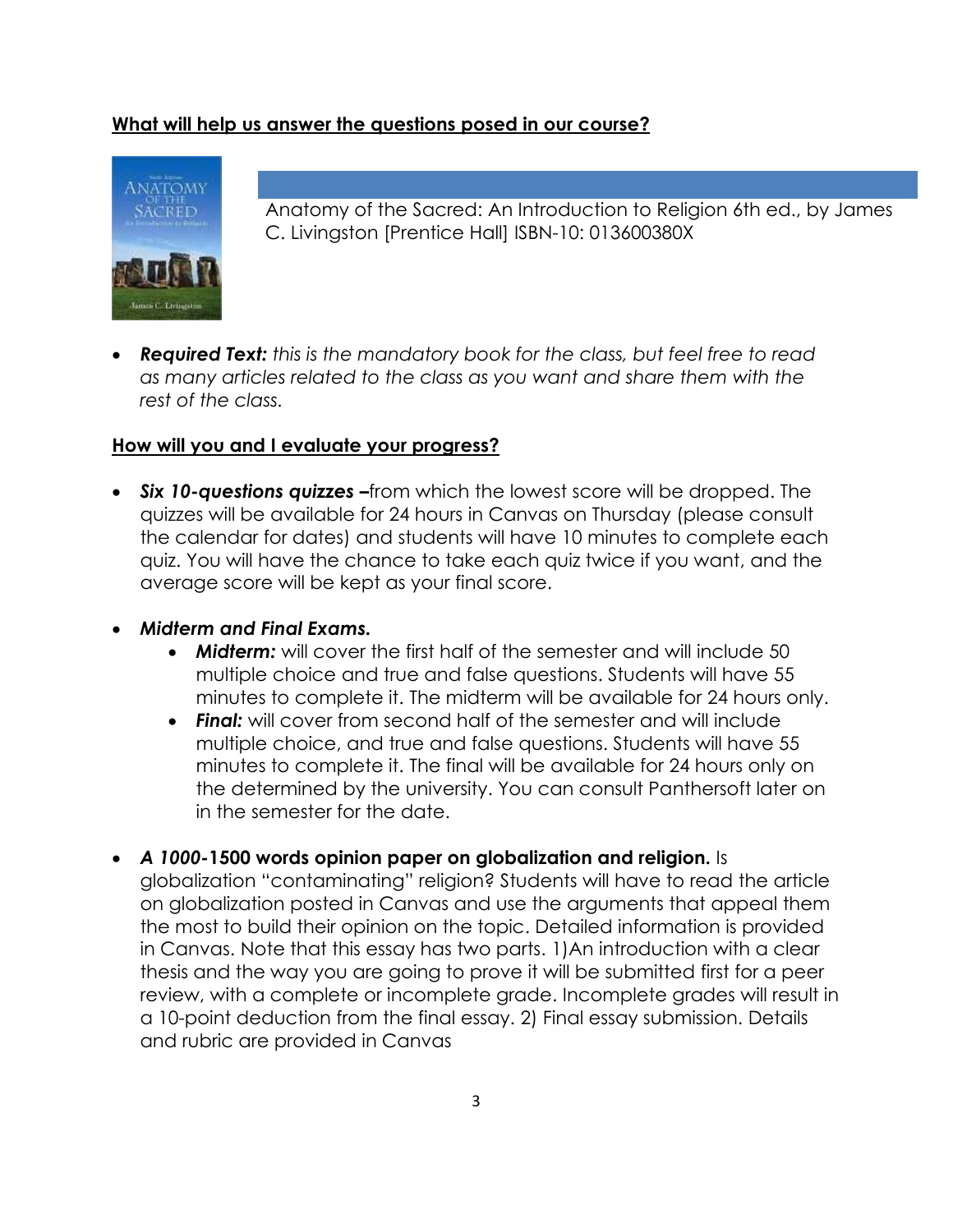- *A 1000-1500-words essay*. "*Experiencing religion around me."* In this assignment students will be required to keep a journal for 5 days and then write a reflection paper stating how religion appears in their every-day life. Students need to submit both the journal and the reflection paper. Detailed information and rubric are provided in Canvas.
- **Online activities.** Every week after covering a topic, you will have to submit one or two activities. Each activity is available in the corresponding module and is due at midnight Sunday, and after the link will no longer be available. All the due dates are listed on the course's calendar. Points will be deducted for poor grammar or typos, and not well justified answers.
- **Group Work: Create your own religion.** Throughout the semester, you will be applying the knowledge gained by creating a religion. This will be done in groups in class, but collaboration in Canvas outside the classroom will be required. Your group will be set up in Canvas and you will have access to different tools to collaborate. You will be required to post your progress online and I will monitor it weekly providing you with feedback. Each group will present their religion at the end of the semester in class. Rubric is available in Canvas on the modules for the last two weeks of the semester.
- **Online Reflection**: Before covering each topic in class, you will have to read the textbook, post in the online discussion, and answer to someone else's post. There will be a prompt on the instructions of each discussion. Take into consideration that I might bring some of your posts to be discussed in class. You will automatically lose 40 points if you don't respond to another student's post, and you will receive a zero grade if you do not post. Since these are intended to be online "discussions" (similar to conversations), late submissions or make ups will not be allowed under any circumstances. The online reflection is due on Sunday.
- **Attendance and participation:** Attendance to in person class is mandatory, and students are expected to engage in class discussion. Missing more than 2 classes (unexcused absences) in the semester will result in a zero grade for attendance and participation. Arriving late, leaving early, or stepping out of the class for long periods of time may incur an absence penalty. Participation includes reading for class, contributing to discussions, and being attentive to lectures and student presentations. Participation also includes introducing yourself in the online forum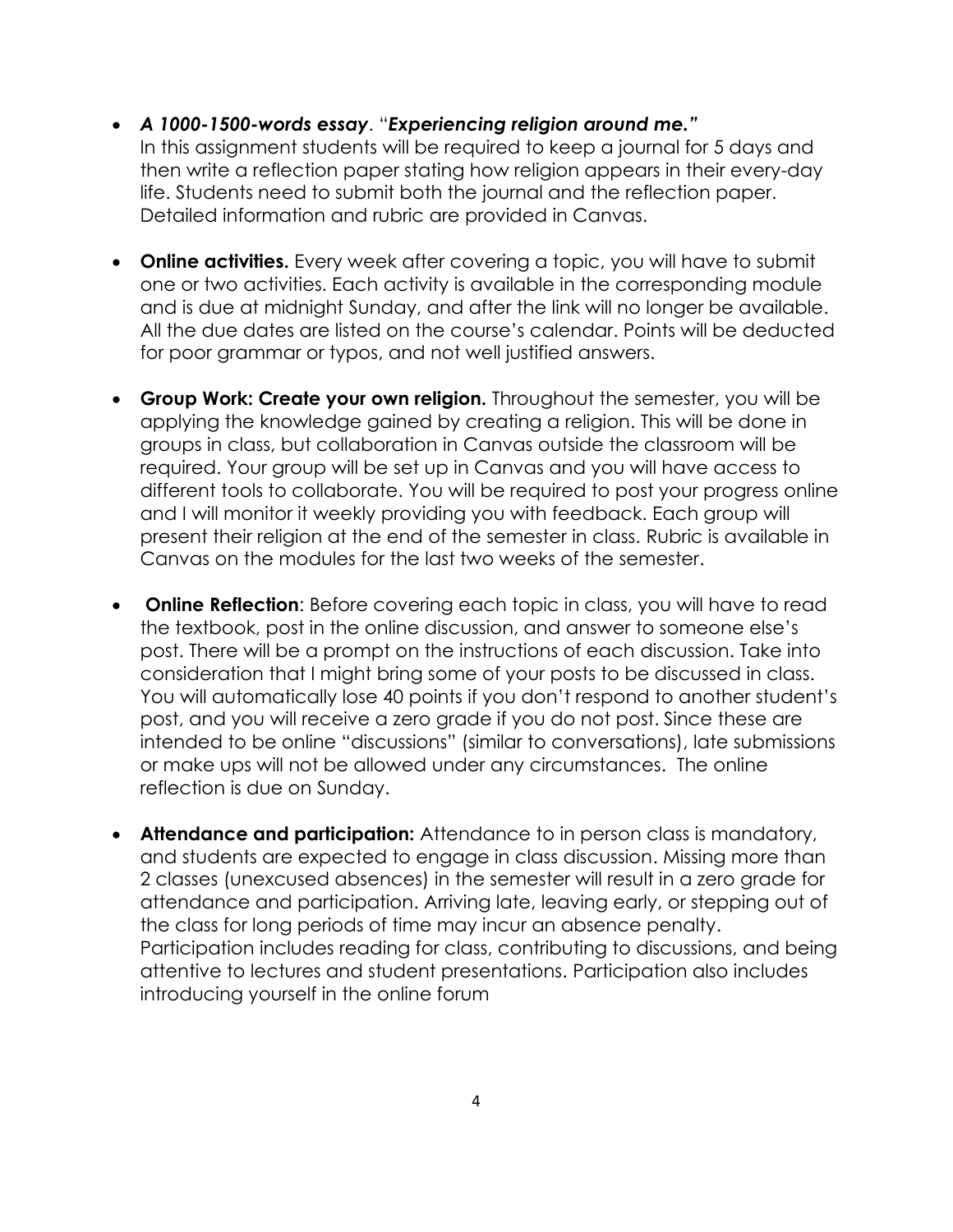| Course<br><b>Requirements</b>                                          | Number of<br><b>Items</b> | <b>Points for</b><br>Each | <b>Total Points Available</b>         | Weight |
|------------------------------------------------------------------------|---------------------------|---------------------------|---------------------------------------|--------|
| <b>Quizzes</b>                                                         | 6                         | 100                       | 500 (lowest score will be<br>dropped) | 15%    |
| <b>Midterm Exam</b>                                                    | $\mathbf{1}$              | 100                       | 100                                   | 10%    |
| <b>Final Exam</b>                                                      | $\mathbf{1}$              | 100                       | 100                                   | 10%    |
| <b>Opinion Paper on</b><br><b>Globalization and</b><br><b>Religion</b> | 1                         | 100                       | 100                                   | 10%    |
| Essay:<br><b>Experiencing</b><br><b>Religion around</b><br>me          |                           | 100                       | 100                                   | 15%    |
| <b>Online Activities</b>                                               | 14                        | 100                       | 1400                                  | 10%    |
| <b>Group Work-</b><br>Create your own<br>religion                      | $\mathbf{1}$              | 100                       | 100                                   | 10%    |
| <b>Online Reflection</b>                                               | 13                        | 100                       | 1300                                  | 10%    |
| <b>Attendance and</b><br>participation                                 | 1                         | 100                       | 100                                   | 10%    |
| <b>Total</b>                                                           | 39                        | N/A                       | 3800                                  | 100%   |

| Letter Grade | Range        | <b>Letter Grade</b> | Range     |
|--------------|--------------|---------------------|-----------|
| A            | 95 and Above | C+                  | 76-79     |
| А-           | 90-94        |                     | $70 - 75$ |
| $B +$        | 87-89        |                     | 60-69     |
| В            | 83-86        |                     | Below 60  |
| В-           | 80-82        |                     |           |

**A**'s are awarded to exceptional work in class and assignments

**B**'s are awarded for good to very good work.

**C**'s are awarded for average to above average work.

**D**'s are awarded for barely passing with below average work.

**F**'s are awarded for unacceptable work.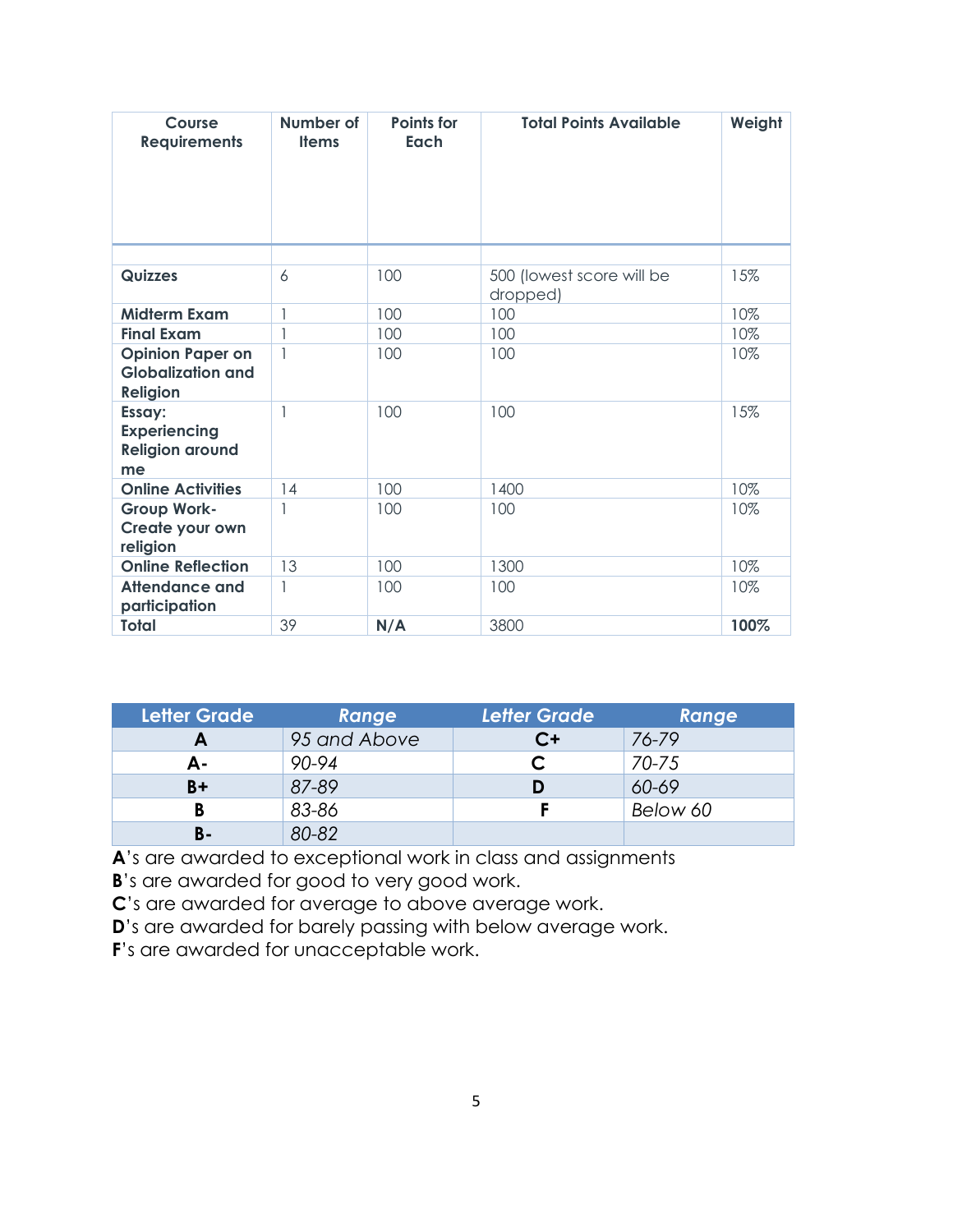### **How will you succeed in this course?**

- **Attending and participating in class**: Be ready to be an active learner and participate in discussions and activities in class. In order to maximize your learning experience, I ask you that you refrain from using your phone or your computer for other things than taking notes.
- **Complete the assigned reading and online reflection before coming to class:** They are due on Sunday. If you know the material, you will be able to actively participate in class. I might also bring your online reflection post to class to talk about it.
- **Check Canvas at least 5 times a week**. I will be monitoring your participation. To log into Canvas go to [www.canvas.fiu.edu](http://www.canvas.fiu.edu/) and use your Panthersoft credentials.
- **Submit essays on time.** They are all due on Thursday. There will be 2 points taken off your final grade for the essay per late day, up to 16 points total. If students don't submit the essay by the latest deadline, students will receive a zero grade.
- **Submit online activities on time**: they are due on Sunday at 11:59pm.
- **Take Quizzes and tests on time**: They are on Thursday**.** I understand things happen, so if you let me know in advanced you won't be able to take a quiz, I will re-schedule it for you. However, there will be no make-up dates for the final exam.
- *Extra Credit.* Sometimes some students may need an extra help, and it usually involves attending a special lecture and writing a one-page summary of the lecture (for one point) and a two-page analysis linking the lecture to the content of the class (for up to two points). A maximum of 6 extra credit points could be awarded, and are added to the final grade. Please refer to the list of events provided on Canvas.
- **Using FIU's resources to help you.** Click on the links below to access information
	- [Center for Excellence in Writing](https://writingcenter.fiu.edu/)**:** To help you draft, revise, or polish any written work.
	- [Center for Academic Success:](http://undergrad.fiu.edu/cas/) To help you with reading skills, study techniques, and grammar.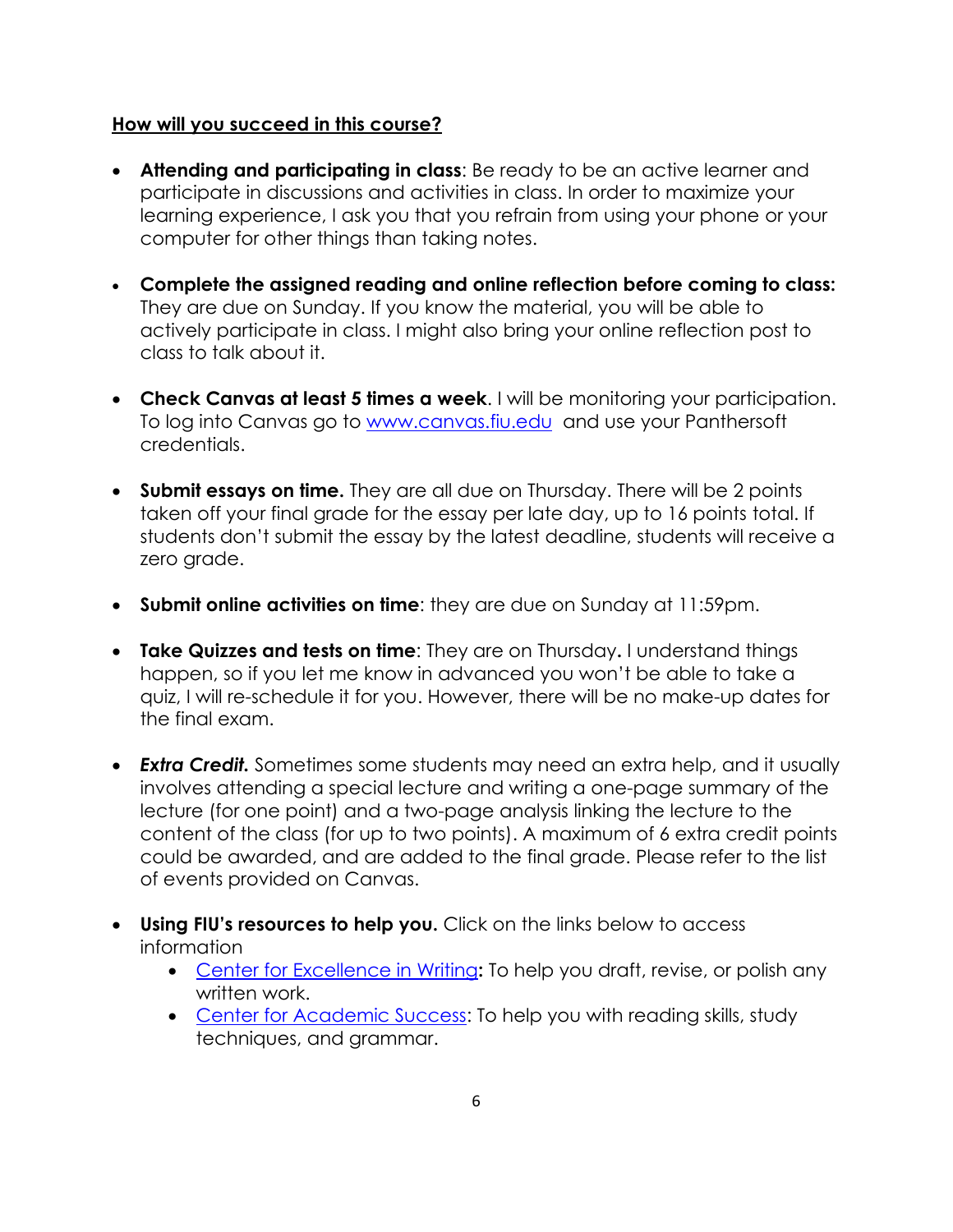• **Be open minded and have fun!**

### **What are the school policies for this course?**

*This is a Gordon Rule* course and you must attain at least a C to receive any credit as a Gordon rule course. Under the Gordon Rule, FIU requires that student papers: 1) have a clear thesis or controlling idea; 2) have a thesis supported with adequate reasons and evidence; 3) be organized clearly and logically; 4) show sustained analysis and critical thought; 5) show knowledge of conventions of standard written English; and 6) show awareness of disciplinary conventions in regard to content, style, form, and delivery method.

**Plagiarism:** Plagiarism is the theft of intellectual property of others, including their ideas, concepts, and words. Plagiarism will not be tolerated in this course. Please visit *<http://www.fiu.edu/~oabp/misconductweb/2codeofacainteg.htm>*

The expectation is that students will submit their own original work. Previously Submitted Coursework will not be admitted.

To clarify what constitutes plagiarism for this university. Offenders will receive an "F" on the paper.

Some examples of plagiarism are:

- Papers acquired online or from other sources that were not produced by the student that have submitted them.
- Copying material and ideas from other sources without attribution.
- Using other students' work.

**Behavioral Misconduct:** Any student who is subject to sexual harassment, stalking, or physical or verbal abuse should immediately speak to the instructor. The university has policies to protect students in these instances and the instructor will immediately refer the student to the appropriate program or resource. Remember, this is a course in which different ideas are welcomed, even if they do not agree with our own notions.

**Students with Disabilities:** Students with disabilities, as defined by law, have the right to receive needed accommodations if their disabilities make it difficult to perform academic tasks in the usual way or in the allotted time frame. However, in order to receive accommodation, students with disabilities must register with Disability Resource Center. This office will keep the student's written request, notify a faculty member who has a student with a disability enrolled in his/her class, and indicate what kinds of arrangements must be made.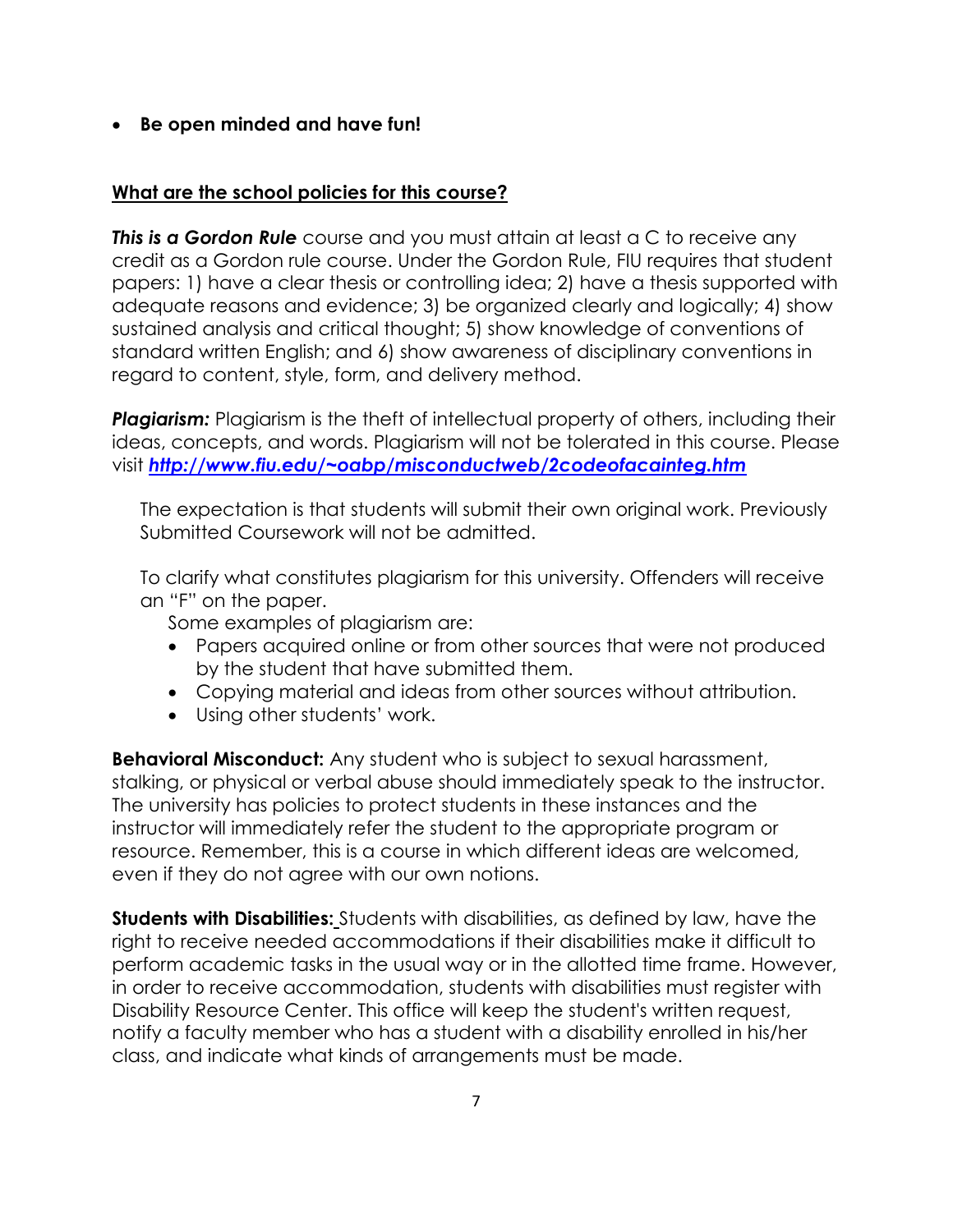**Religious Holidays:** By university policy, students must notify the instructor at least two weeks in advance that he/she wishes to observe a religious holyday. The student will be excused from class without penalty, but will still be responsible for the material studied in the class.

For University's deadlines, please refer to [http://onestop.fiu.edu/academic](http://onestop.fiu.edu/academic-calendar/)[calendar/](http://onestop.fiu.edu/academic-calendar/)

*Important Note: This syllabus is a contract and can be amended determined by the demands of the course. It outlines everything you need to know for this course. Please make sure you have read it carefully.*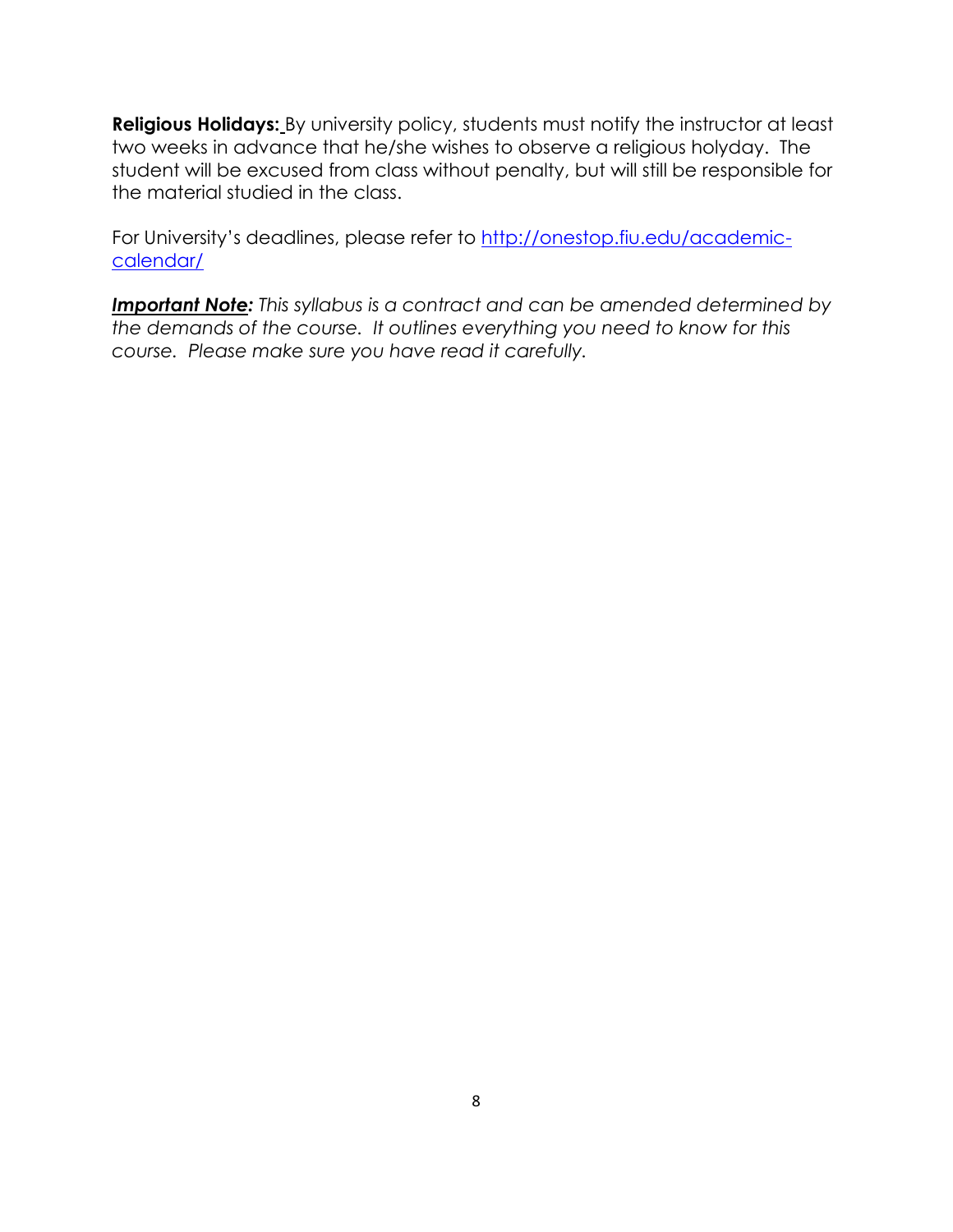# **Course Calendar**

|                   | <b>Due Online</b>                                                                                                                                                                                                                                                                                                                                                                                                                                                   | <b>Due in Person</b>                                                                                                                                                                                                                                                                                                                                                                                         |
|-------------------|---------------------------------------------------------------------------------------------------------------------------------------------------------------------------------------------------------------------------------------------------------------------------------------------------------------------------------------------------------------------------------------------------------------------------------------------------------------------|--------------------------------------------------------------------------------------------------------------------------------------------------------------------------------------------------------------------------------------------------------------------------------------------------------------------------------------------------------------------------------------------------------------|
|                   | Topics, Learning Resources, and Tasks                                                                                                                                                                                                                                                                                                                                                                                                                               | Topics, Learning Resources, and Tasks                                                                                                                                                                                                                                                                                                                                                                        |
| Week 1            | <b>Self-introduction in Discussion</b><br>$\bullet$<br>board<br><b>Online Activity: Answer</b><br>$\bullet$<br>questions on syllabus -<br><b>Online Reflection on Chapters</b><br>$\bullet$<br>2 and $3-$<br>Read Chapters 1,2, and 3<br>٠                                                                                                                                                                                                                          | Introduction to the course<br>$\bullet$<br>Review of syllabus<br>$\bullet$<br>Summary of chapter 1, The<br>$\bullet$<br>Study of Religion and in-class<br>hands on activity                                                                                                                                                                                                                                  |
| Week 2            | Take quiz on Chapters 1 and 2<br>$\bullet$<br>Read Chapter 4<br>$\bullet$<br><b>Online Activity: Read article on</b><br>$\bullet$<br>fact or opinion and take the<br>quiz<br>Online Reflection: on chapter 4                                                                                                                                                                                                                                                        | Overview of chapters<br>$\bullet$<br>Watch video on syncretic<br>$\bullet$<br>religions and discuss<br>Watch video on Ramadan-<br>$\bullet$<br>phenomenology exercise<br>Team activity: What discipline<br>$\bullet$<br>would be best?<br>Group activity on sacred<br>$\bullet$<br>space, time, and symbols                                                                                                  |
| Week <sub>3</sub> | Read chapter 5<br>$\bullet$<br>Take quiz on chapters 3 and 4<br><b>Online Activity: Look for a</b><br>$\bullet$<br>religious myth and explain why<br>it is important for that tradition<br>and what is the message that it<br>provides. Also, think if there are<br>any doctrines coming from<br>that myth. Students can post a<br>video of the myth, or write the<br>myth, always citing the source<br>used.<br><b>Online Reflection</b> on chapter 5<br>$\bullet$ | Overview of the topic<br>$\bullet$<br>covered: What is a sign,<br>symbol, myth, and a doctrine<br>Group work: Make your own<br>$\bullet$<br>religion. This assignment will be<br>developed throughout the<br>entire semester. The class will<br>be divided into groups. This<br>week they will create a myth<br>for their religion. It could be a<br>creation myth, or a myth that<br>explains a phenomenon. |
| Week 4            | Read chapter 6<br>$\bullet$<br><b>Online Activity: Look for a</b><br>$\bullet$<br>religious ritual and categorize<br>$it. -$<br>Online Reflection on chapter 6<br>Submit introduction to essay on<br>globalization for Peer Review                                                                                                                                                                                                                                  | Overview of the topic.<br>$\bullet$<br>Categorization of rituals<br>Watch videos of different<br>rituals and recognize what<br>type of ritual is it and why. In<br>the case of rites of passages,<br>recognize the three acts as<br>described by Van Gennep<br>Make your own religion group<br>$\bullet$<br>work: Pick a type of ritual and                                                                  |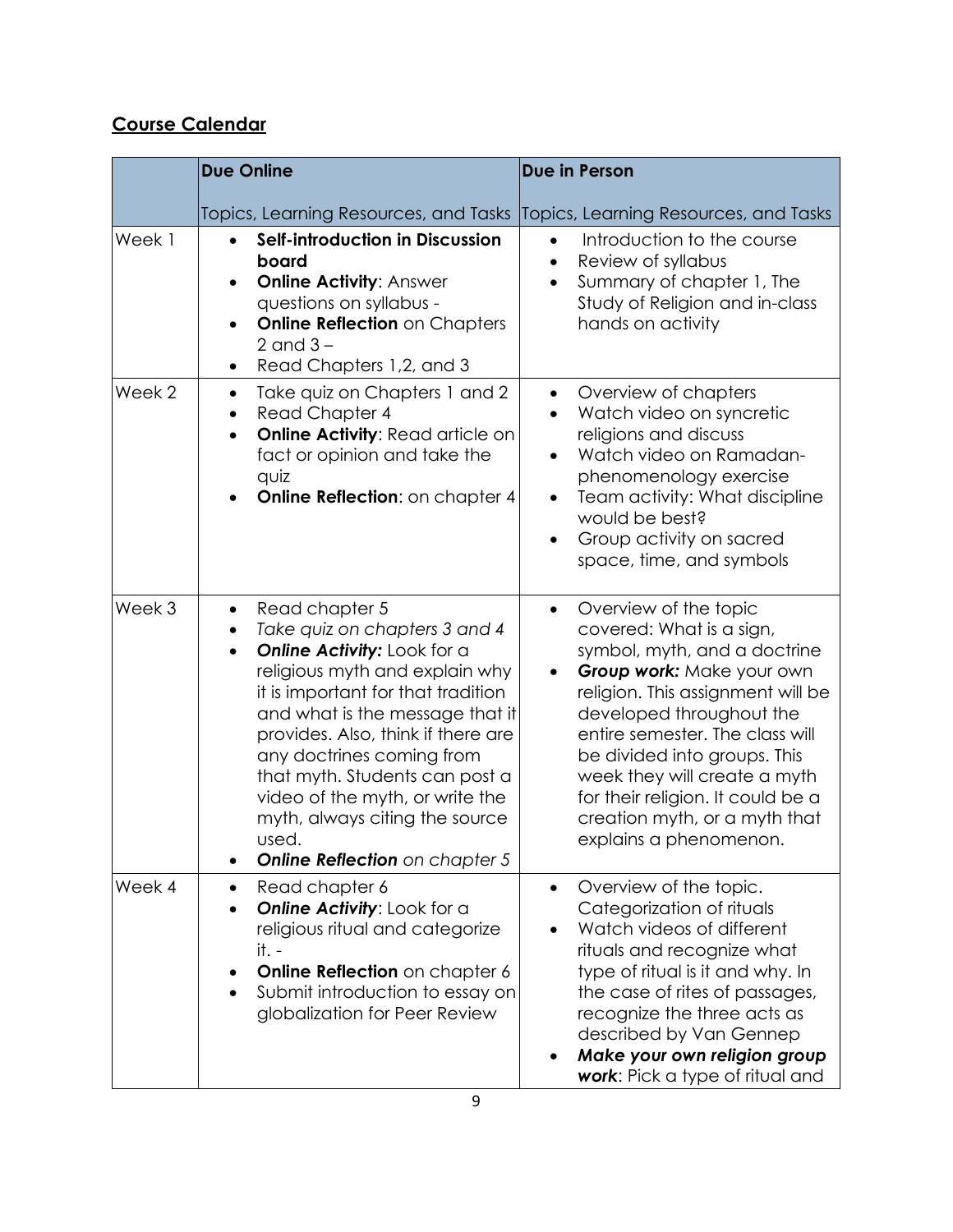|                   | <b>Due Online</b>                                                                                                                                                                                                                                                                                                                                                                                                                                                                                                                          | <b>Due in Person</b>                                                                                                                                                                                                                                                                                                                                 |
|-------------------|--------------------------------------------------------------------------------------------------------------------------------------------------------------------------------------------------------------------------------------------------------------------------------------------------------------------------------------------------------------------------------------------------------------------------------------------------------------------------------------------------------------------------------------------|------------------------------------------------------------------------------------------------------------------------------------------------------------------------------------------------------------------------------------------------------------------------------------------------------------------------------------------------------|
|                   |                                                                                                                                                                                                                                                                                                                                                                                                                                                                                                                                            | Topics, Learning Resources, and Tasks  Topics, Learning Resources, and Tasks<br>create one. If possible, link it to<br>the myth created last week                                                                                                                                                                                                    |
| Week <sub>5</sub> | Read Chapter 7<br>$\bullet$<br>Quiz on chapters 5 and 6 -<br>Submit Peer review on essay<br>$\bullet$<br>on globalization and Religion<br><b>Online activity: Each student</b><br>$\bullet$<br>will be assigned either a<br>typology of a sect<br>(manipulationist, conversionist,<br>utopian, revolutionist) and look<br>for one example that fits the<br>category (different than the<br>one mentioned in the<br>textbook). Explain the sect and<br>why it fits into that category -<br><b>Online Reflection</b> on chapter 7<br>$-10/7$ | Overview of topic: Styles of<br>$\bullet$<br>scripture, uses, canonization<br>Look at actual scriptures and<br>$\bullet$<br>see their differences. Bring<br>scriptures from home<br>Make your own religion group<br><b>work:</b> Design a scripture for the<br>religion. What is its style? What<br>is it used for? Is it canonized?<br>When? Why?   |
| Week 6            | Read chapter 8<br>٠<br>Online Activity #1: Watch a<br>$\bullet$<br>video on the Westboro Baptist<br>church and debate: is it a cult<br>or a sect?<br><b>Online Activity #2: Midterm</b><br>$\bullet$<br>review<br><b>Online reflection</b> on chapter 8<br><b>Take Midterm Exam-</b><br>Submit 5-day journal -<br>$\bullet$                                                                                                                                                                                                                |                                                                                                                                                                                                                                                                                                                                                      |
| Week 7            | Read chapter 9<br><b>Online Activity: Watch movie</b><br>"The history of God" and<br>answer questions -<br>Online reflection on chapter 9<br>Submit essay on globalization                                                                                                                                                                                                                                                                                                                                                                 | Overview of the topic,<br>presenting examples on each<br>type of conception.<br>Make your own religion group<br>$\bullet$<br>work: Start fine tuning the<br>religion. What type of religion is<br>it? Polytheistic, monotheistic,<br>dualist, pantheistic,<br>nontheistic? Work on<br>characteristics of deities that fit<br>into the category used. |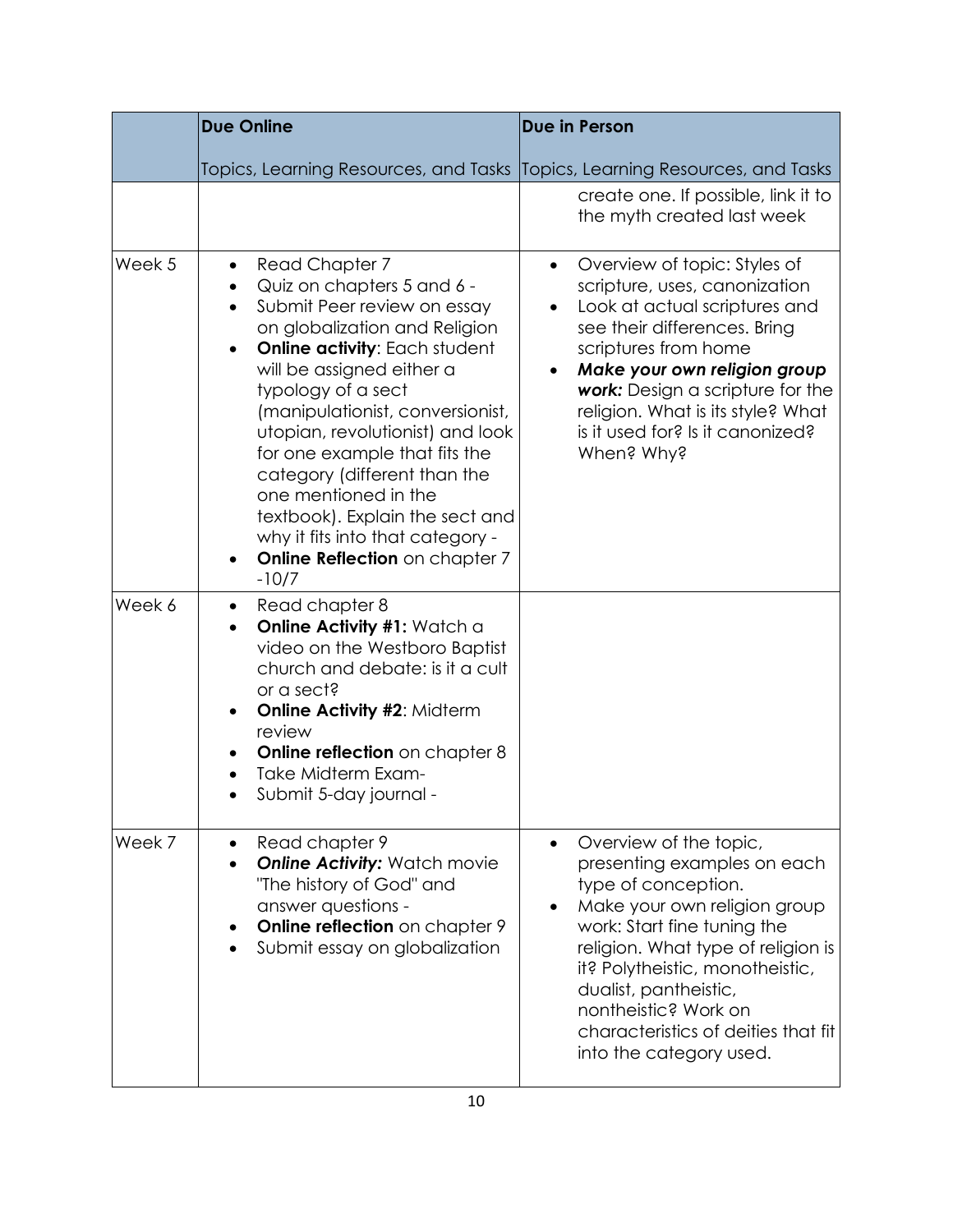|         | <b>Due Online</b>                                                                                                                                                                                                | <b>Due in Person</b>                                                                                                                                                                                                                                                                                                                                                                                                                                                                                                                                                                                                                                           |
|---------|------------------------------------------------------------------------------------------------------------------------------------------------------------------------------------------------------------------|----------------------------------------------------------------------------------------------------------------------------------------------------------------------------------------------------------------------------------------------------------------------------------------------------------------------------------------------------------------------------------------------------------------------------------------------------------------------------------------------------------------------------------------------------------------------------------------------------------------------------------------------------------------|
|         | Topics, Learning Resources, and Tasks                                                                                                                                                                            | Topics, Learning Resources, and Tasks                                                                                                                                                                                                                                                                                                                                                                                                                                                                                                                                                                                                                          |
| Week 8  |                                                                                                                                                                                                                  | <b>SPRING BREAK</b>                                                                                                                                                                                                                                                                                                                                                                                                                                                                                                                                                                                                                                            |
| Week 9  | Read chapter 10<br>$\bullet$<br>Take quiz on chapters 8 and 9<br><b>Online activity: Read the</b><br>$\bullet$<br>article about the religious<br>Mullahs and answer questions<br>Online reflection on chapter 10 | Short introduction to concepts<br>$\bullet$<br><b>Game: What Cosmogony?</b><br>Class will be divided in different<br>groups. I will show different<br>videos of cosmogonies that fit<br>into each category and<br>students need to tell what<br>category and why. The winner<br>team will get a price to be<br>decide by the entire class<br>Make your own religion group<br>work: Create a creation myth<br>that fits into the type of religion<br>they are creating. Make sure it<br>fits into one of the categories.<br>Of the myth created previously<br>is a creation myth, adjust it to<br>fit the type of religion and a<br>specific category of a myth |
| Week 10 | Read chapter 11<br>$\bullet$<br><b>Online activity: Reflect on</b><br>$\bullet$<br>what is to you your "human<br>problem". What do you think<br>you should do to overcome it?<br>Online reflection on chapter 11 | Watch video on suffering and<br>$\bullet$<br>catastrophes in our world and<br>discuss what religion does or<br>says about it<br>Overview on the chapter.<br>Focus on what Stoicism,<br>objectivism, Islam, Christianity,<br>Judaism, and Buddhism states<br>about suffering. Watch videos<br>Make your own religion group<br>work: Think of what is the<br>human problem according to<br>the religion.                                                                                                                                                                                                                                                         |
| Week 11 | Read chapter 12<br>Take quiz on chapter 10 and<br>11<br><b>Online Activity: Watch</b><br>documentary of God and Evil<br>and answer questions                                                                     | Overview of topic. Watch<br>$\bullet$<br>videos on different types of<br>theodicies<br>Group work Make your own<br>religion: Come up with a<br>theodicy that fits your religion.                                                                                                                                                                                                                                                                                                                                                                                                                                                                               |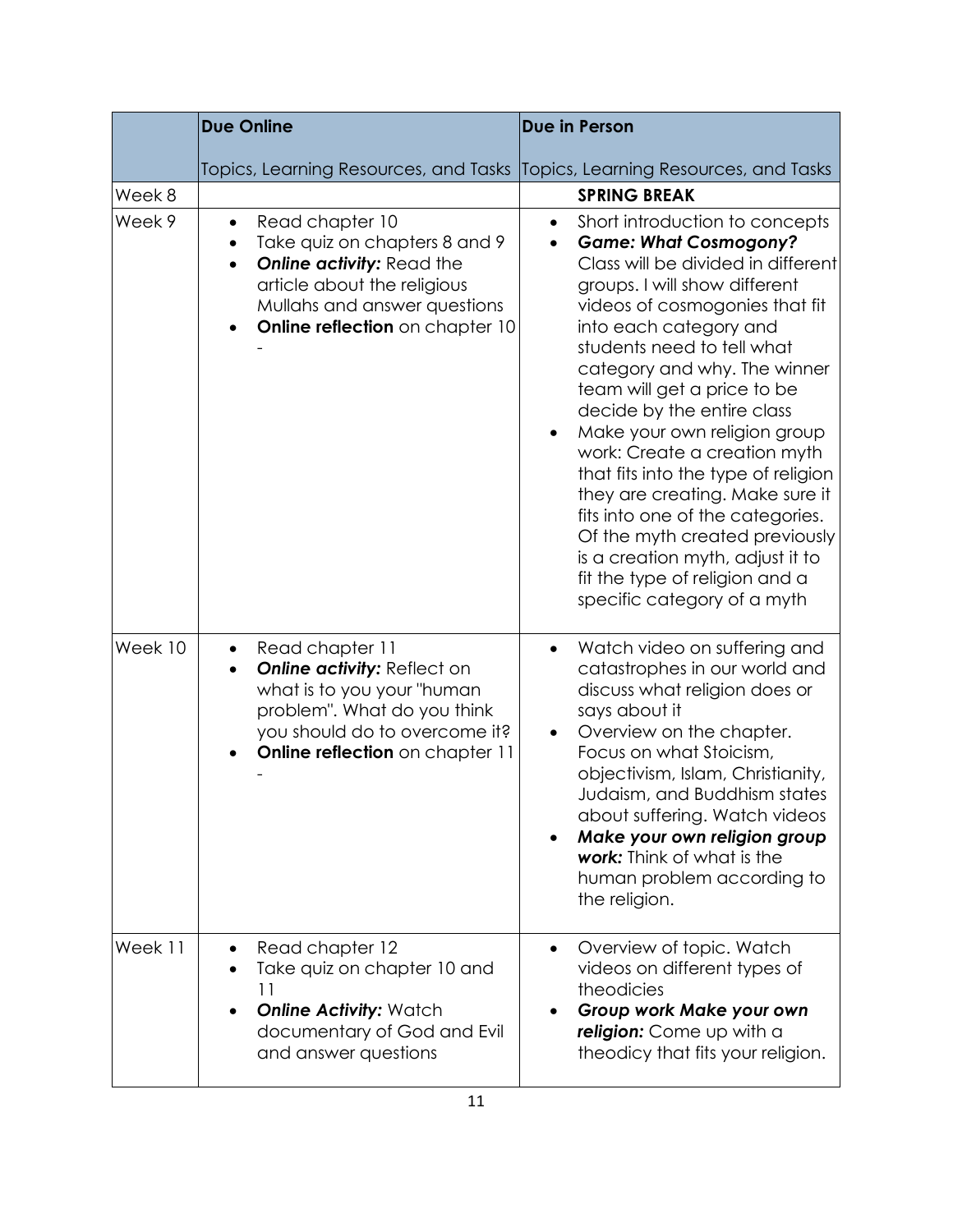|         | <b>Due Online</b>                                                                                                                                                                                                                                                                                       | <b>Due in Person</b>                                                                                                                                                                                                                                                                                                                                                         |
|---------|---------------------------------------------------------------------------------------------------------------------------------------------------------------------------------------------------------------------------------------------------------------------------------------------------------|------------------------------------------------------------------------------------------------------------------------------------------------------------------------------------------------------------------------------------------------------------------------------------------------------------------------------------------------------------------------------|
|         | Topics, Learning Resources, and Tasks                                                                                                                                                                                                                                                                   | Topics, Learning Resources, and Tasks                                                                                                                                                                                                                                                                                                                                        |
|         | <b>Online reflection:</b> on chapter<br>$\bullet$<br>12<br>Submit essay religion around<br>me                                                                                                                                                                                                           |                                                                                                                                                                                                                                                                                                                                                                              |
| Week 12 | Read chapter 13<br>$\bullet$<br><b>Online Activity: Read article:</b><br>$\bullet$<br>Mother Teresa left Hillary<br>Clinton in stunned silence of<br>abortion" and answer question<br>on what argument you think is<br>more valid (thinking of ethics)<br>and why. -<br>Online reflection on chapter 13 | Chapter overview. Talk about<br>$\bullet$<br>different types of ethics, focus<br>on ethics of virtue and do an<br>exercise on how it will work on<br>each student<br>Group work make your own<br>religion: Think if your religion<br>has moral exemplars or<br>prophets. What does make<br>them one of them? What types<br>of ethics does your religion<br>have?             |
| Week 13 | Read chapter 14<br>Quiz on chapters 12 and 13 -<br><b>Online Activity: Watch video</b><br>on new religious movements in<br>the US and answer questions<br>Online reflection on chapter 14<br>Last day to submit any written<br>$\bullet$<br>assignment 11/22                                            | Chapter overview<br>Group game: Divided in group<br>they need to say what<br>example, out of all the ones I<br>present, fits each type of<br>soteriology. Get extra points by<br>explaining the example. Prize<br>to be determined by the class.<br>Group work make your own<br>religion. Think of a soteriology<br>that fits your religion.                                 |
| Week 14 | Fine tune your religion in your<br>$\bullet$<br>group                                                                                                                                                                                                                                                   | Overview on chapter, define<br>$\bullet$<br>secularization and religious<br>pluralism<br><b>Debate:</b> Is globalization good<br>or bad for religion? Does our<br>knowledge of religion<br>accentuate our differences?<br>This would be a good way of<br>closing down the topic of their<br>reflection essay.<br>Group work Make your own<br>religion: Time to fine tune and |